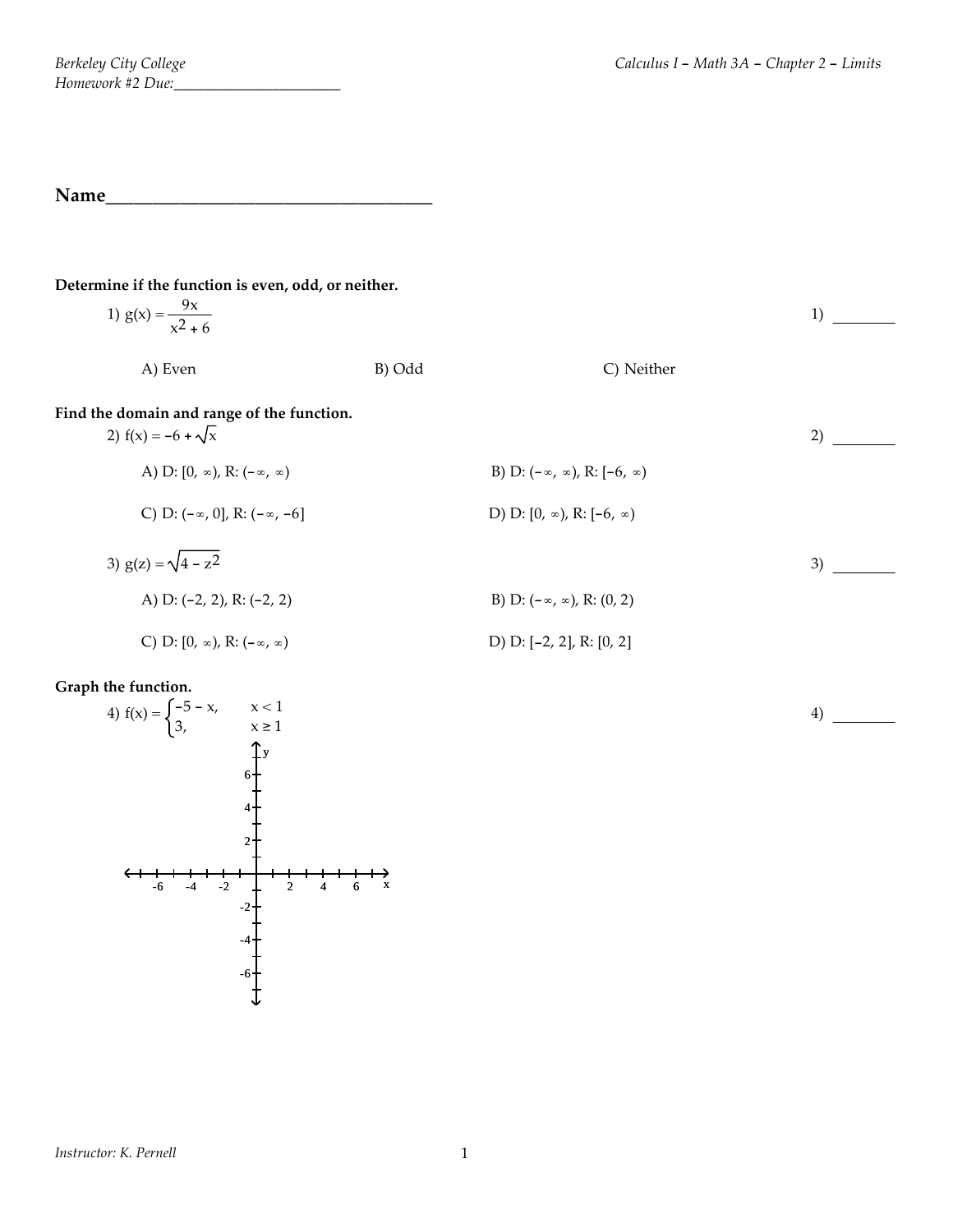

**Use the properties of logarithms to simplify the expression.**

B)  $\frac{\sqrt{3}}{2}$ 

6)  $\sin\left(\frac{4\pi}{3}\right)$ 

A)  $\frac{\sqrt{2}}{2}$ 

7) ln  $(x^2 - 16) - \ln(x + 4)$ A)  $\ln(x^2 - 4)$  B)  $\ln(x - 16)$  C)  $\ln(x + 4)$  D)  $\ln(x - 4)$ 7)

C)  $-\frac{\sqrt{2}}{2}$ 

 $\frac{\sqrt{2}}{2}$  D) –  $\frac{\sqrt{3}}{2}$ 

6)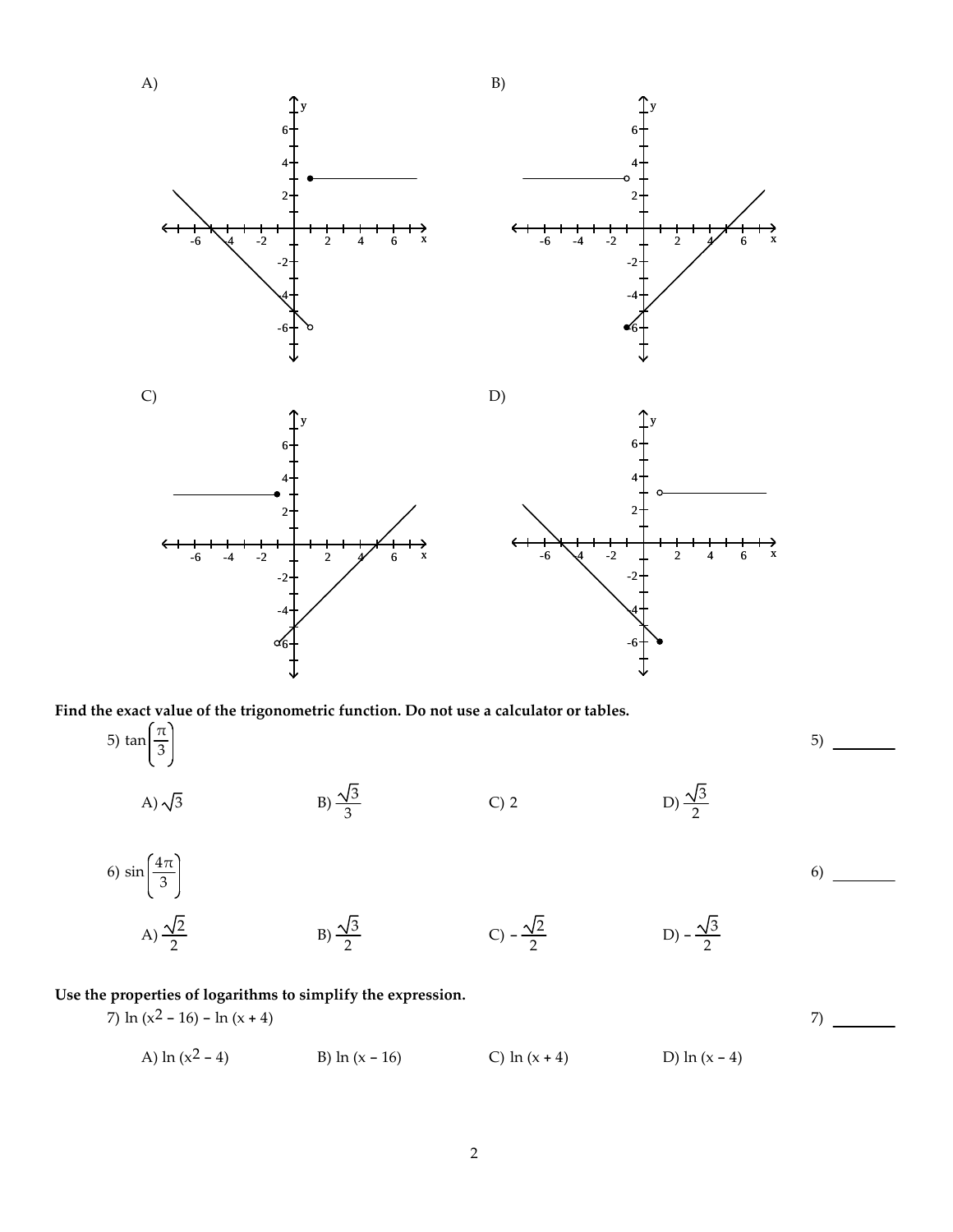8) ln cos 0 - ln
$$
\left(\frac{\cos \theta}{8}\right)
$$
  
\nA) ln cos  $\theta$   
\nB) ln $\left(\frac{\cos^2 0}{8}\right)$   
\nC) ln $\left(\frac{1}{8}\right)$   
\nD) ln 8  
\nFind the exact function value.  
\n9) sin<sup>-1</sup> $\left(\frac{\sqrt{2}}{2}\right)$   
\nA)  $\frac{\pi}{3}$   
\nB)  $\frac{3\pi}{4}$   
\nC)  $\frac{\pi}{4}$   
\nD)  $\frac{2\pi}{3}$   
\n10) arccsc (-2)  
\nA)  $-\frac{\pi}{3}$   
\nB)  $-\frac{\pi}{6}$   
\nC)  $\frac{\pi}{3}$   
\nD)  $\frac{\pi}{6}$   
\n11) tan<sup>-1</sup> (-1)  
\nA)  $\frac{3\pi}{4}$   
\nB)  $-\frac{\pi}{4}$   
\nC) 1  
\nD) 0  
\nFind the average rate of change of the function over the given interval.  
\n12)  $f(x) = x^2 + 1x$ , 12, 5]  
\nA)  $\frac{24}{5}$   
\nB) 10  
\nC) 8  
\nD) 6  
\n13) h(t) = sin (2t),  $\left[0, \frac{\pi}{4}\right]$   
\nA)  $-\frac{4}{\pi}$   
\nB)  $\frac{4}{\pi}$   
\nC)  $\frac{2}{\pi}$   
\nD)  $\frac{\pi}{4}$   
\n13)  $\frac{292}{3}$   
\nFind an equation of the tangent line at the given point P.  
\n15)  $y = 3x^2 + 5x - 7$ ,  $P(-2, -5)$   
\n16)

A) 
$$
y = -7x + 28
$$
   
B)  $y = \frac{1}{4}x + 1$    
C)  $y = -7x - 19$    
D)  $y = \frac{1}{2}x - \frac{1}{2}$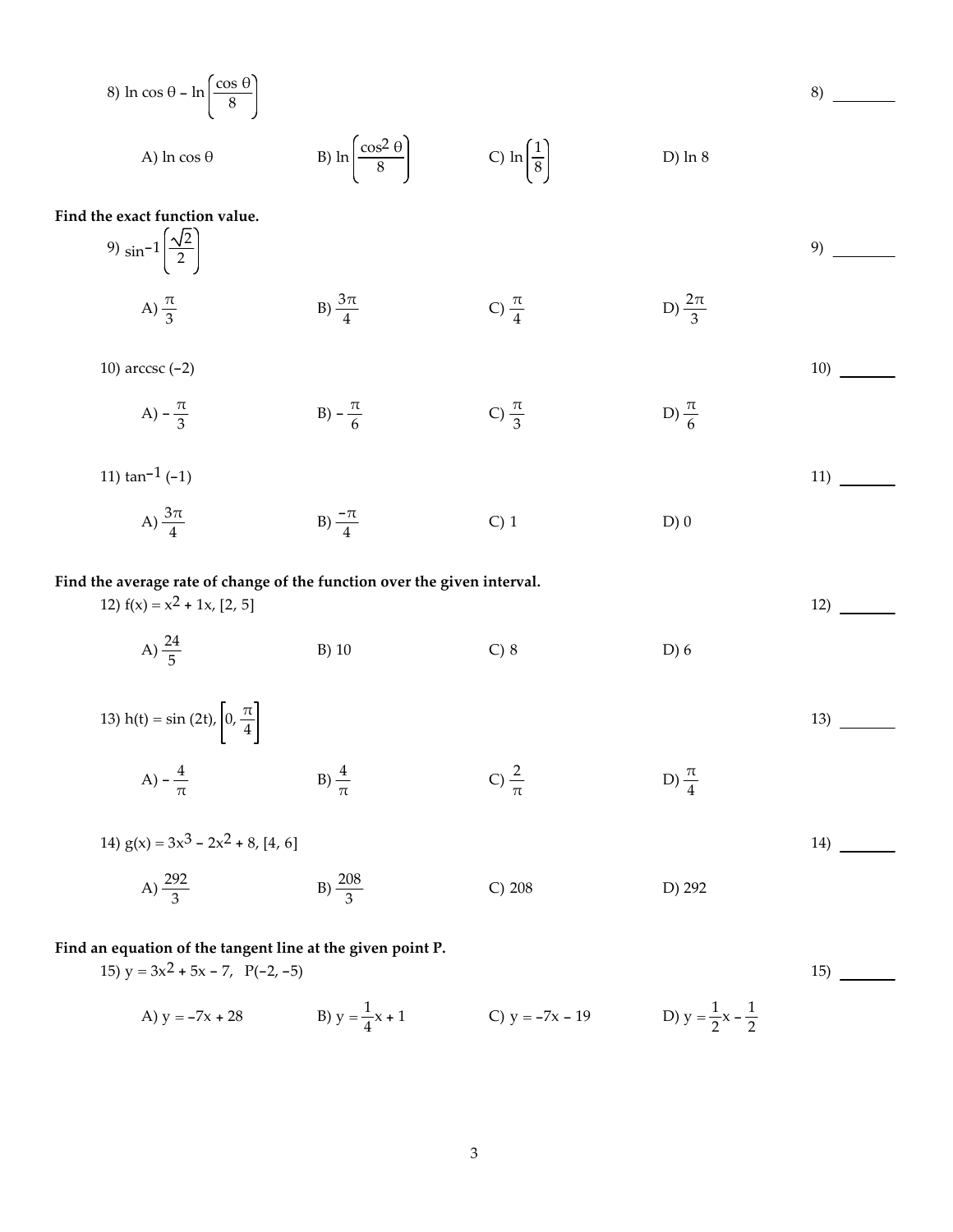| Find the slope of the curve at the given point P.<br>16) $y = x^2 + 5x$ , P(4, 20) |         |          |                  |     |
|------------------------------------------------------------------------------------|---------|----------|------------------|-----|
| A) 13                                                                              | $B)$ 21 | $C$ ) 3  | $D$ ) 9          |     |
| 17) $y = x^2 + 11x - 15$ , $P(1, -3)$                                              |         |          |                  | 17) |
| A) 13                                                                              | $B)$ 11 | $C$ ) 26 | $D$ ) -9         |     |
| 18) $y = 4x - 11$ , $P(4, 5)$                                                      |         |          |                  | 18) |
| $A) -11$                                                                           | $B)$ 11 | $C)$ 4   | D) $\frac{1}{4}$ |     |

## **Solve the problem.**

19) The graph below shows the number of tuberculosis deaths in the United States from 1989 to 1998. Deaths 19)



Estimate the average rate of change in tuberculosis deaths from 1996 to 1998.

A) About -20 deaths per year B) About -90 deaths per year

C) About -0.5 deaths per year D) About -50 deaths per year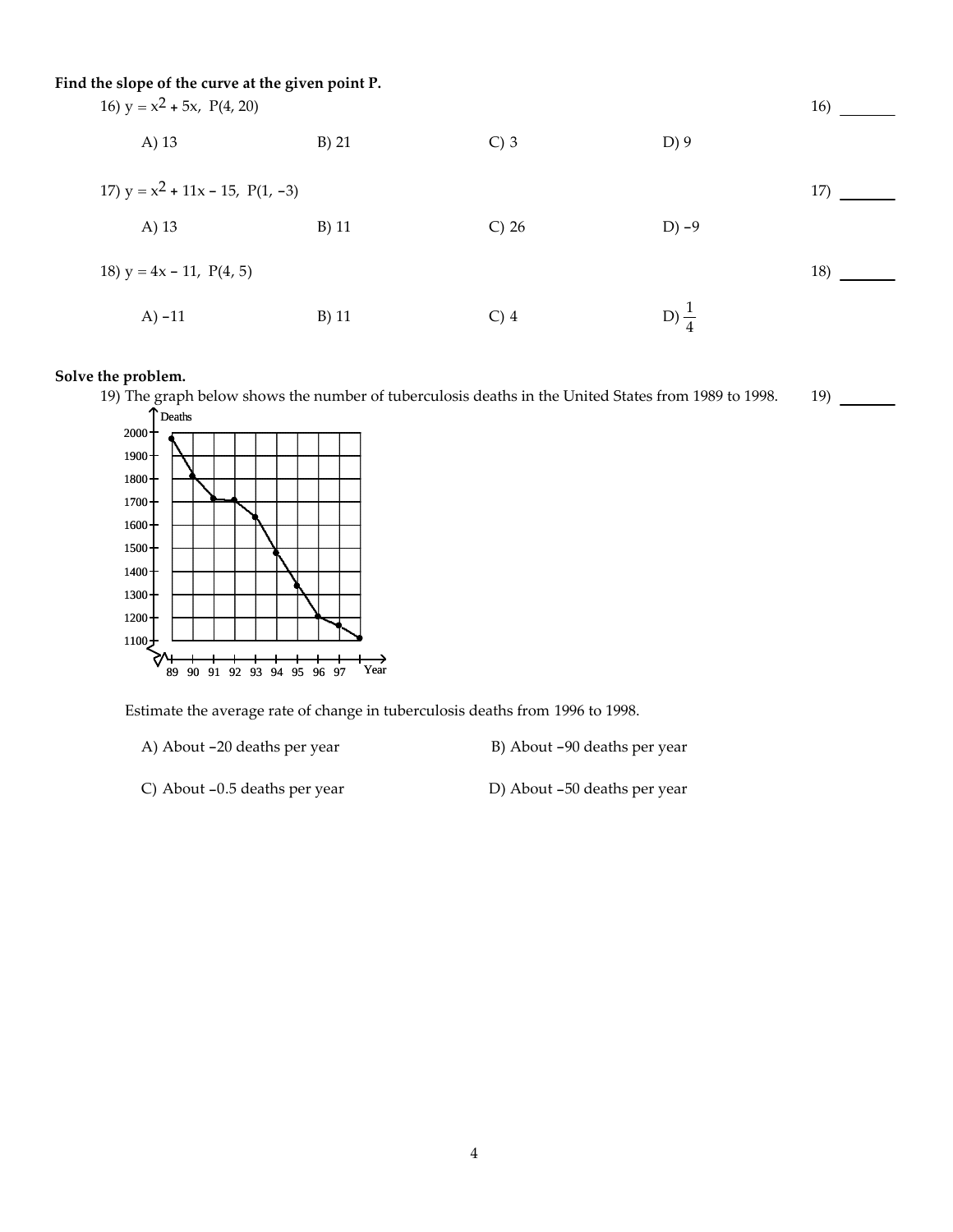**Use the graph to evaluate the limit.**









A) 0 B) 1 C) Does not exist D) -1



20)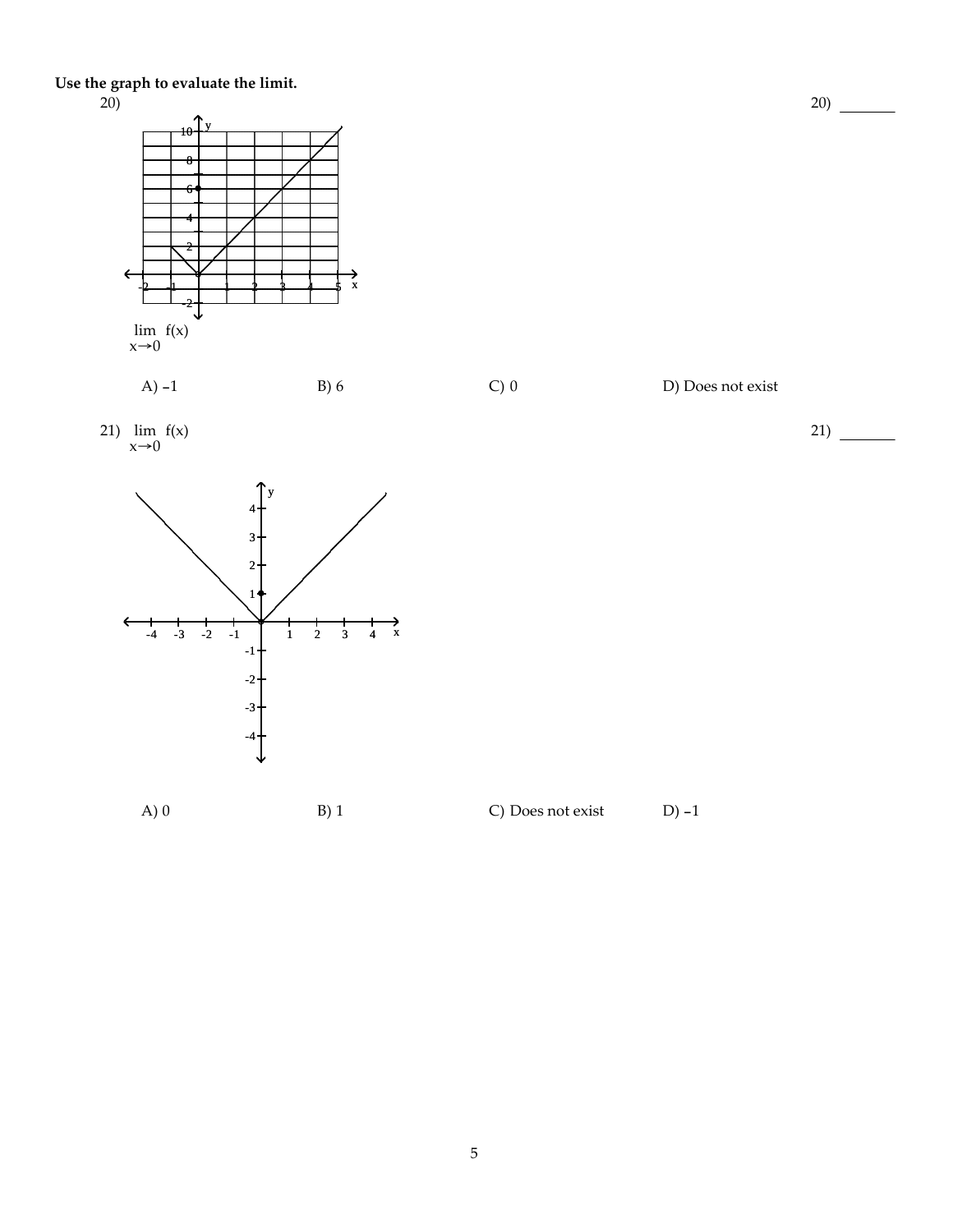| 22) $\lim_{x\to 0} f(x)$                                                                                                                                     |                                                           |                   |                   | 22) |
|--------------------------------------------------------------------------------------------------------------------------------------------------------------|-----------------------------------------------------------|-------------------|-------------------|-----|
| 4<br>$\overline{\mathbf{3}}$<br>$\overline{2}$<br>$\mathbf{1}$<br>$-3$ $-2$<br>$\overline{\phantom{0}}$<br>$-4$<br>$\mathbf 1$<br>╕<br>$-2$<br>$-3$<br>$-4-$ | $\overrightarrow{x}$<br>$\mathbf{2}$<br>$\mathbf{3}$<br>4 |                   |                   |     |
| A) $\infty$                                                                                                                                                  | B) Does not exist                                         | $C$ ) -1          | $D)$ 1            |     |
| Find the limit if it exists.<br>23) $\lim_{x \to \frac{1}{4}} 8x \left( x - \frac{3}{4} \right)$                                                             |                                                           |                   |                   | 23) |
| A) 2                                                                                                                                                         | $B) - 1$                                                  | C) $-\frac{1}{8}$ | $D) - 4$          |     |
| 24) $\lim_{x \to -2} (5x - 3)$                                                                                                                               |                                                           |                   |                   | 24) |
| A) 7                                                                                                                                                         | $B) -7$                                                   | $C)$ 13           | $D) - 13$         |     |
| Find the limit, if it exists.<br>25) $\lim_{x\to 0} \frac{x^3 + 12x^2 - 5x}{5x}$                                                                             |                                                           |                   |                   | 25) |
| $A)$ 0                                                                                                                                                       | $B)$ 5                                                    | $C$ ) -1          | D) Does not exist |     |
| 26) $\lim_{x \to 5} \frac{x^2 - 25}{x^2 - 7x + 10}$                                                                                                          |                                                           |                   |                   | 26) |
| $A)$ 0                                                                                                                                                       | B) Does not exist                                         | C) $\frac{10}{3}$ | D) $\frac{5}{3}$  |     |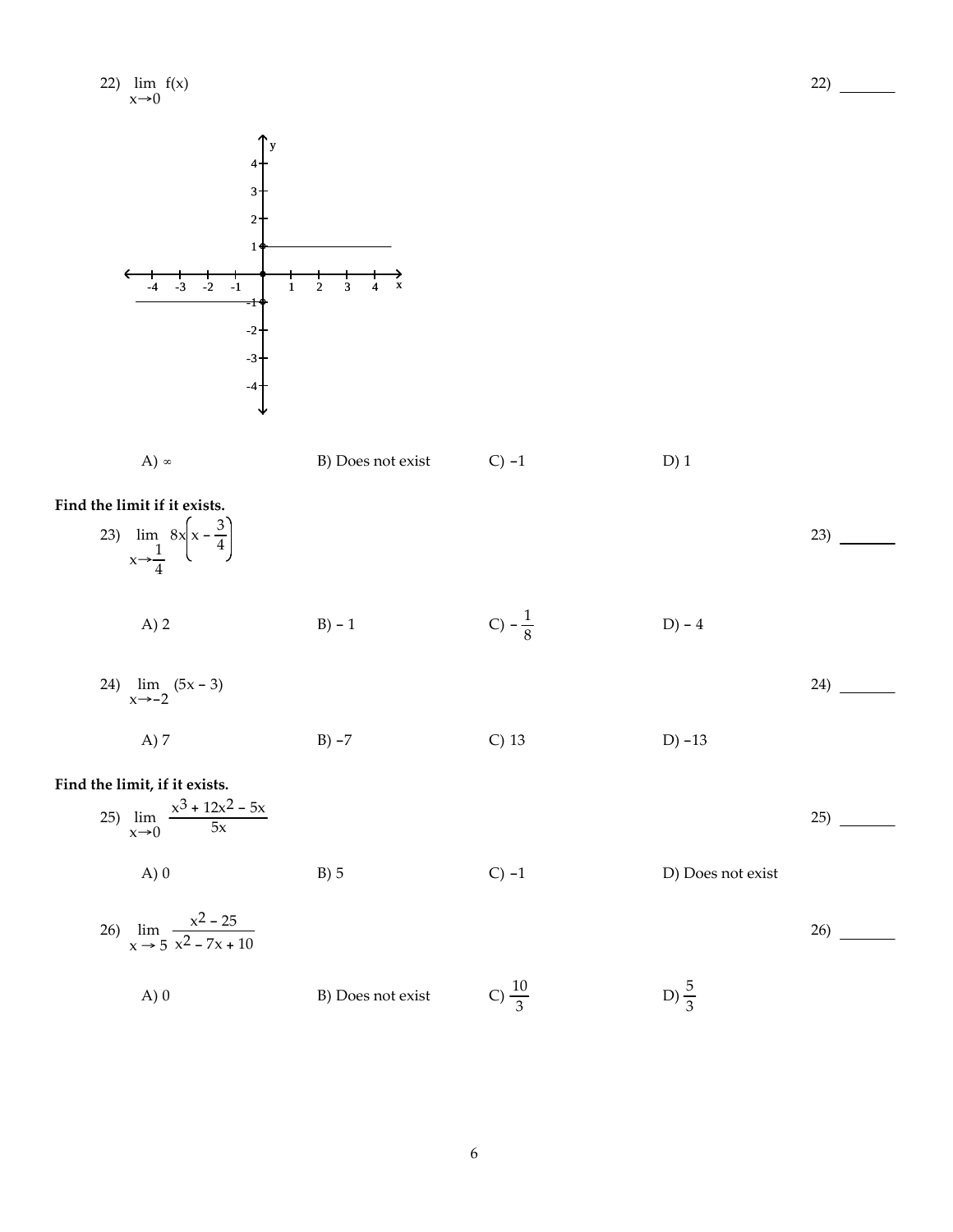|                 | 27) $\lim_{x\,\rightarrow\,10}\frac{\left \,10-x\,\right }{10-x}$ |                   |                   |                   | 27) |
|-----------------|-------------------------------------------------------------------|-------------------|-------------------|-------------------|-----|
|                 | A)0                                                               | B) Does not exist | $C)$ 1            | $D$ ) -1          |     |
|                 | 28) $\lim_{x\to 1} \frac{3x^2 + 7x - 2}{3x^2 - 4x - 2}$           |                   |                   |                   | 28) |
|                 | A) $-\frac{7}{4}$                                                 | B) $-\frac{8}{3}$ | C) Does not exist | D)0               |     |
|                 | 29) $\lim_{x\to 0} \frac{x^3 - 6x + 8}{x - 2}$                    |                   |                   |                   | 29) |
|                 | A) Does not exist                                                 | $B)$ 4            | $C) -4$           | $D)$ 0            |     |
|                 | 30) $\lim_{x \to 6} \frac{x+6}{(x-6)^2}$                          |                   |                   |                   | 30) |
|                 | A)0                                                               | $B) -6$           | C) Does not exist | D) 6              |     |
|                 | 31) $\lim_{h\to 0} \frac{2}{\sqrt{3h+4}+2}$                       |                   |                   |                   | 31) |
|                 | A) $1/2$                                                          | B) Does not exist | $C)$ 2            | $D)$ 1            |     |
|                 | 32) $\lim_{x\to 20} \frac{1}{x-20}$                               |                   |                   |                   | 32) |
|                 | A) $40$                                                           | B) Does not exist | $C)$ 0            | $D)$ 20           |     |
| Find the limit. |                                                                   |                   |                   |                   |     |
|                 | 33) $\lim_{x \to 0} \frac{2 \tan x}{10x}$                         |                   |                   |                   | 33) |
|                 | A)0                                                               | $B)$ 1            | C) $\frac{1}{5}$  | D) Does not exist |     |
| 34)             | $\lim_{x\to 0} \frac{5x-3\sin x}{x}$                              |                   |                   |                   | 34) |
|                 | A) 2                                                              | B)0               | $C)$ 8            | D) Does not exist |     |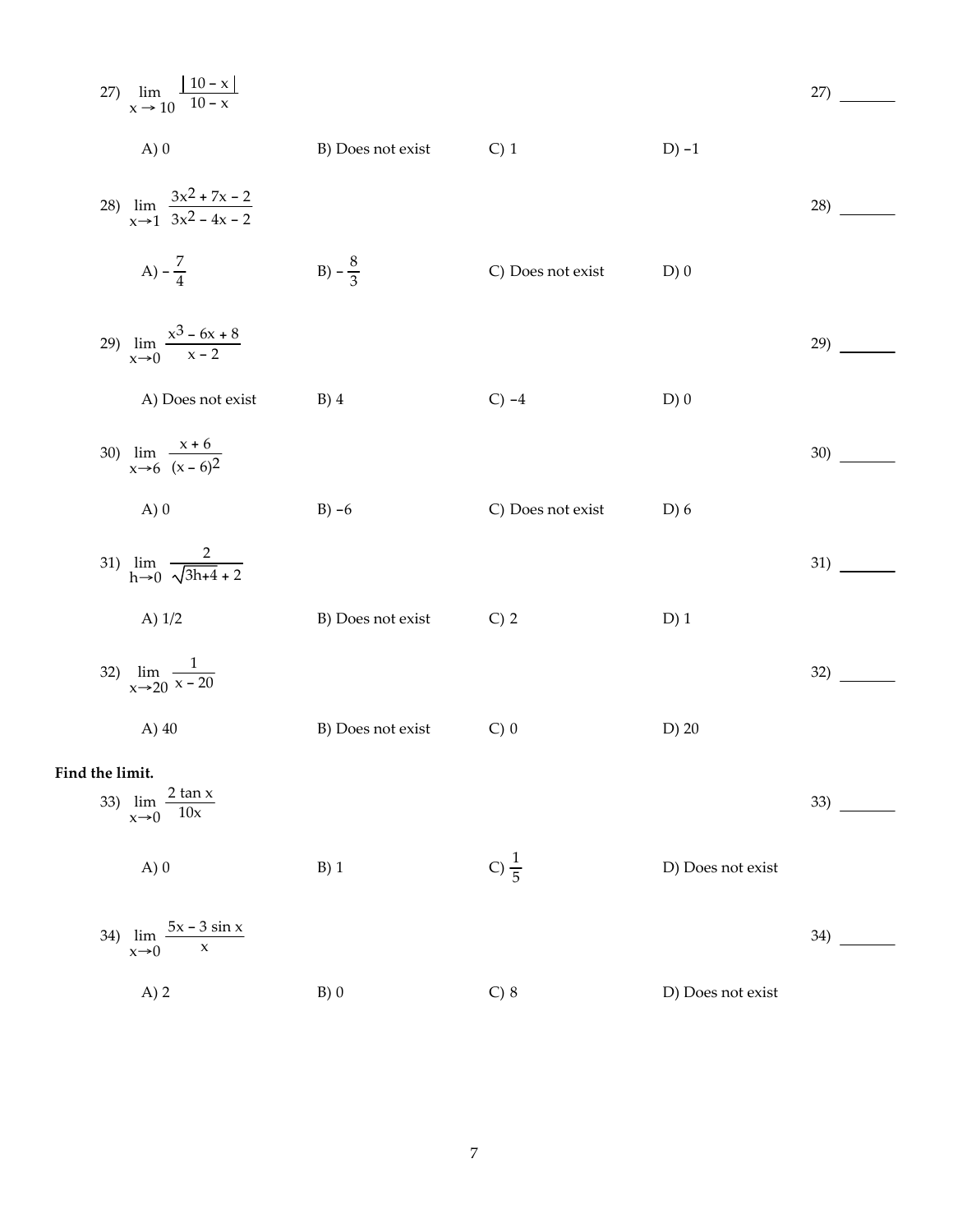35) 
$$
\lim_{x\to 0} \frac{\sin^2 x}{2x}
$$
  
\nA) 1  
\nB)  $\frac{1}{2}$   
\nC) 0  
\nD) Does not exist  
\n36) 
$$
\lim_{x\to 0} \frac{6x}{2 \sin x}
$$
  
\nA) 1  
\nB) 3  
\nC) 0  
\nD) Does not exist

**Solve the problem.**

37) Given  $f(x) = 10x + 9$ , L = 39,  $x_0 = 3$ , and  $\varepsilon = .01$ , find the greatest value for  $\delta > 0$  such that  $0 < |x - x_0| < \delta$  the inequality  $|f(x_0) - L| < \varepsilon$  holds. A) 0.001 B) 0.005 C) 0.002 D) 0.0033 37)

38)

39)

38) Given f(x) = 8x - 3, L = 13,  $x_0$  = 2, and  $\varepsilon$  = .01, find the greatest value for  $\delta$  > 0 such that 0 <  $|x - x_0|$  < δ the inequality  $|f(x_0) - L|$  < ε holds. A) 0.005 B) 0.0025 C) 0.0012 D) 0.0006

Use the graph to find a  $\delta > 0$  such that for all x,  $0 < |x - x_0| < \delta \Rightarrow |f(x) - L| < \epsilon$ .

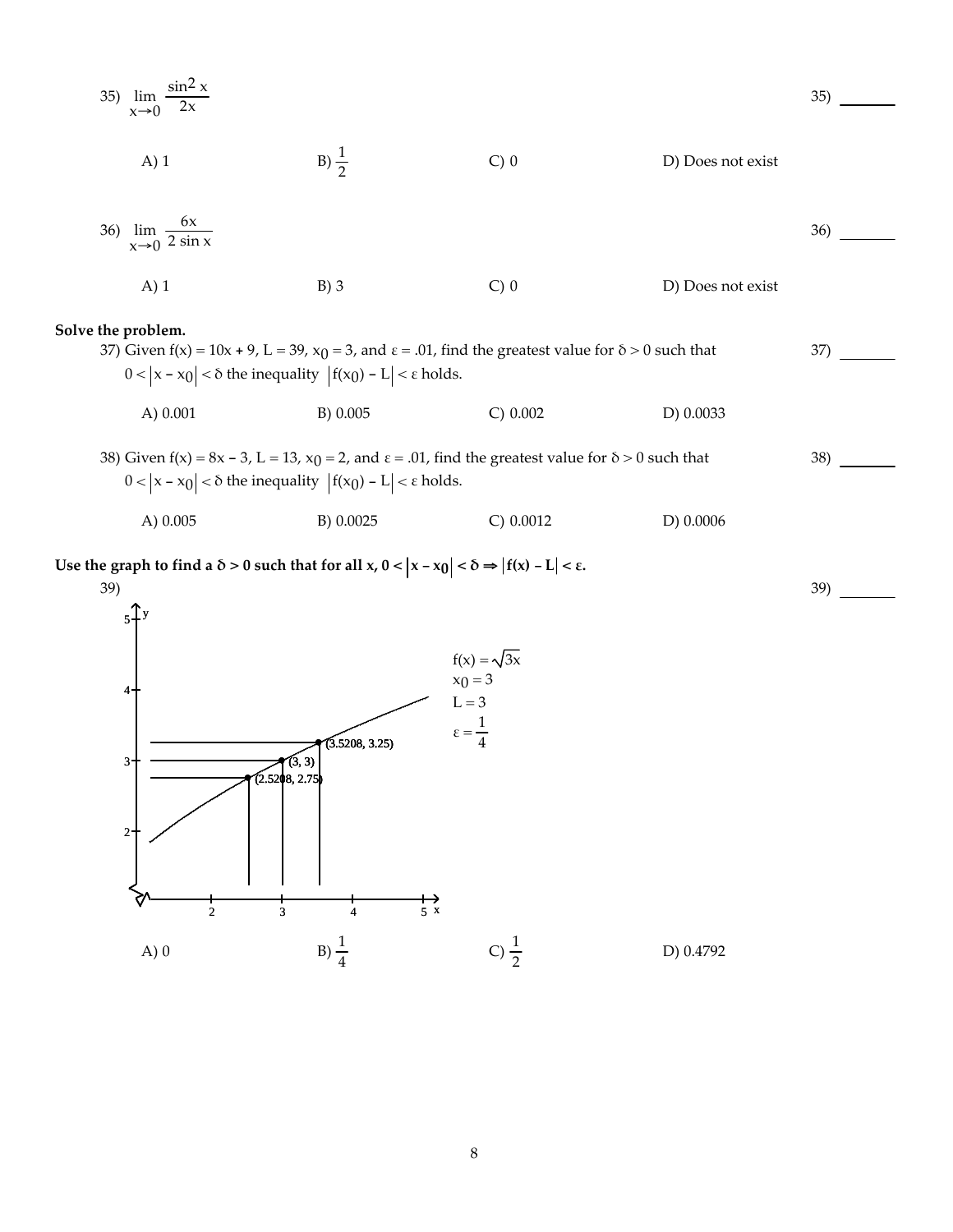The given function is not defined at a certain point. How should it be defined at that point to make it continuous at that **point?**

40) 
$$
f(x) = \frac{\sin x}{9x}
$$
  
\n41)  $f(x) = \sin \frac{x^2 - 81}{x + 9}$   
\n42)  $f(x) = \frac{x^2 - 25}{x - 5}$   
\n43) Define  $f(9) = \sin 9$   
\n44)  $f(x) = \sin \frac{x^2 - 81}{x + 9}$   
\n45) Define  $f(9) = \sin 9$   
\n46) Define  $f(9) = \sin 9$   
\n47)  $f(x) = \frac{x^2 - 25}{x - 5}$   
\n48) Define  $f(-9) = -\sin 18$   
\n49)  $f(x) = \frac{x^2 - 25}{x - 5}$   
\n40) Define  $f(-9) = -\sin 9$   
\n41)  $f(x) = \frac{x^2 - 25}{x - 5}$   
\n42)  $f(x) = \frac{x^2 - 25}{x - 5}$   
\n43) Define  $f(5) = 10$   
\n44) Define  $f(5) = 10$   
\n45) Define  $f(5) = 25$   
\n46) Define  $f(5) = 10$   
\n47) Define  $f(5) = 5$ 

 $43)$  —

**From the graph of f, indicate the intervals on which f is continuous.**



## **Find an equation for the line tangent to the given curve at the indicated point.**

| 44) $y = x^2 - 4$ at $(-4, 12)$ |                   |                   |                   | 44 |
|---------------------------------|-------------------|-------------------|-------------------|----|
| A) $y = -8x - 36$               | B) $y = -8x - 20$ | C) $y = -4x - 20$ | D) $y = -8x - 40$ |    |
| 45) $y = x^2 - x$ at (4, 12)    |                   |                   |                   | 45 |
| A) $y = 7x + 20$                | B) $y = 7x + 16$  | C) $y = 7x - 16$  | D) $y = 7x - 20$  |    |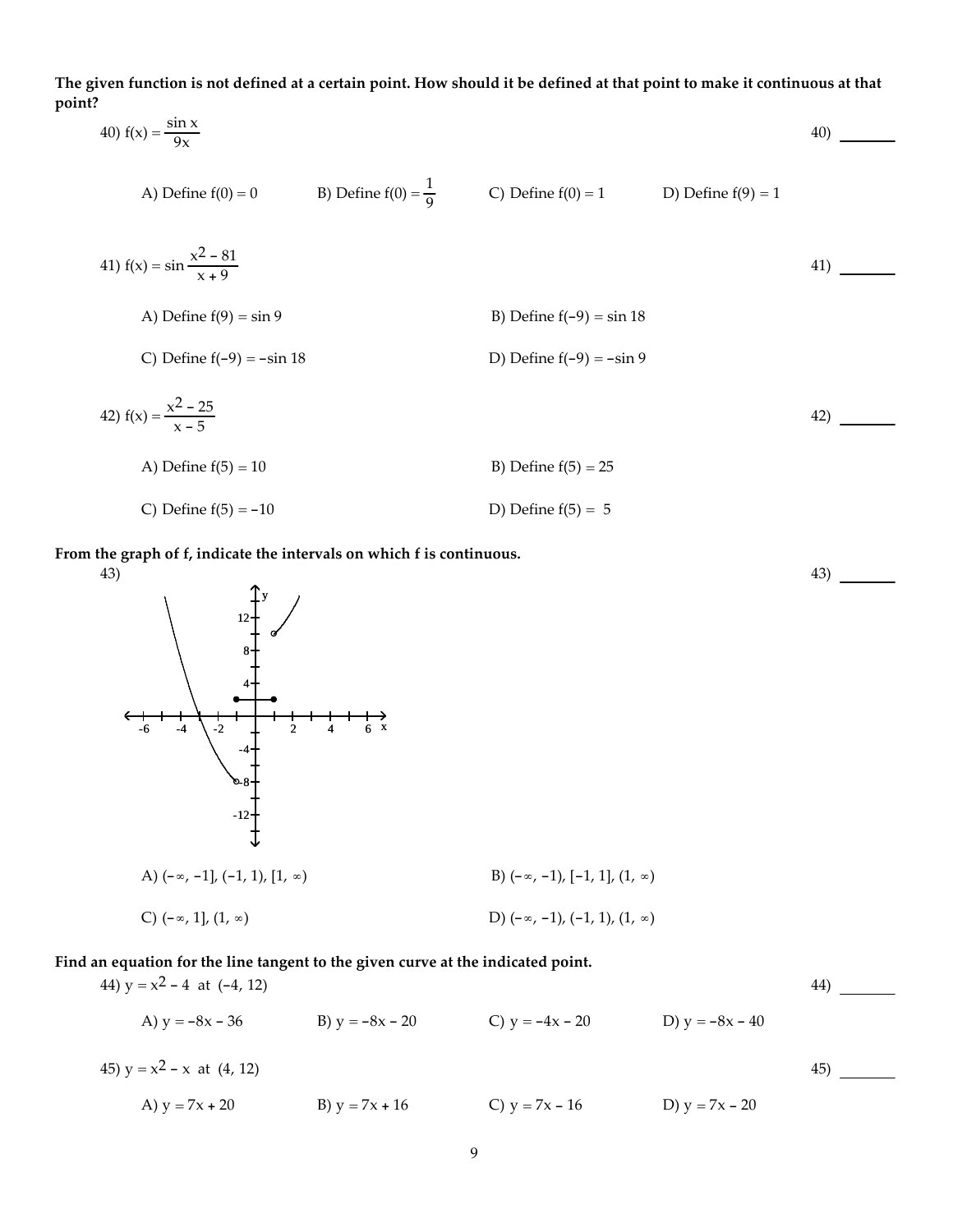**Find the slope of the line tangent to the curve at x.**

46) 
$$
y = \sqrt{x}
$$
;  $x = 144$   
\nA)  $\frac{1}{24}$   
\nB) 144  
\nC) 12  
\nD)  $\frac{1}{12}$ 

**Find the exact value of the expression. Do not use a calculator.**

47) cot 
$$
\frac{7\pi}{3}
$$
  
\nA)  $\sqrt{3}$   
\nB)  $\frac{\sqrt{3}}{2}$   
\nC) 1  
\nD)  $\frac{\sqrt{3}}{3}$   
\n48) sin  $\frac{19\pi}{3}$   
\nA)  $-\frac{\sqrt{3}}{2}$   
\nB)  $-\frac{1}{2}$   
\nC)  $\frac{1}{2}$   
\nD)  $\frac{\sqrt{3}}{2}$   
\n5)  $-\frac{1}{2}$   
\nC)  $\frac{1}{2}$   
\nD)  $\frac{\sqrt{3}}{2}$